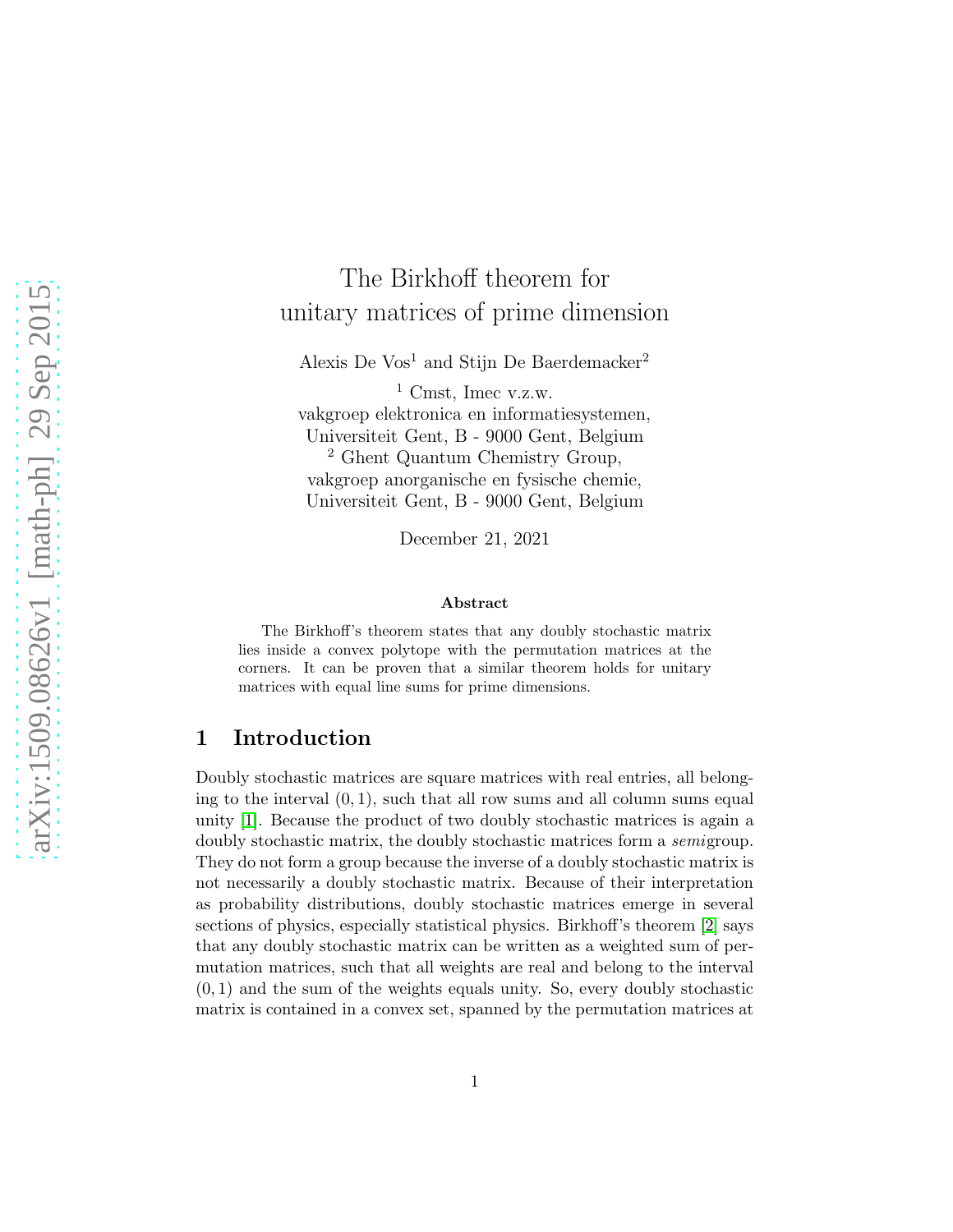the corners, thus dressing them with a geometric interpretation. The higherdimensional solid containing the matrix is called Birkhoff's polytope [\[3\]](#page-12-0).

In the present paper, we aim to formulate an equivalent of Birkhoff's theorem for unitary matrices. The importance of unitary matrices equally follows from physics, more in particular from quantum physics and quantum information. In contrast to the  $n \times n$  doubly stochastic matrices, the  $n \times n$ unitary matrices form a genuine group, called the unitary group and denoted  $U(n)$ . Within this group figures a subgroup denoted  $XU(n)$ : the group of  $n \times n$  unitary matrices with all row sums and all column sums equal unity [\[4\]](#page-12-1) [\[5\]](#page-12-2) [\[6\]](#page-12-3). As such,  $XU(n)$  acts as a 'doubly stochastic' analogon within  $U(n)$ . Whereas  $U(n)$  is an  $n^2$ -dimensional Lie group,  $XU(n)$  is only an  $(n-1)^2$ -dimensional Lie group, isomorphic to  $U(n-1)$ . Below, we will demonstrate Birkhoff-like properties for XU matrices, giving them a geometric interpretation.

#### 2 Three theorems

**Theorem 1:** If a  $U(n)$  matrix can be decomposed as a weighted sum  $\sum_j m_j P_j$  of permutation matrices  $P_j$ , then it is, up to a global phase, member of the subgroup  $XU(n)$ .

Indeed, let us assume that the matrix M can be written as  $\sum_j m_j P_j$ . Each of the permutation matrices  $P_j$  is a matrix with all line sums equal to 1. Therefore the matrix  $m_j P_j$  is a matrix with all line sums equal to  $m_j$ , and the matrix  $\sum_j m_j P_j$  is a matrix with all line sums equal to  $\sum_j m_j$ . If M is member of  $U(n)$  and has constant line sum, then this constant can only be equal to a number of the form  $e^{i\alpha}$ , where  $\alpha$  is an arbitrary real [\[7\]](#page-12-4). Hence M is of the form  $e^{i\alpha}X$  with X member of XU(n).

Thus M belongs to the group of constant-line-sum unitary matrices  $e^{i\alpha}X$ , a group isomorphic to the direct product  $U(1) \times XU(n)$  and thus isomorphic to  $U(1) \times U(n-1)$ .

Before introducing two more theorems, we present and prove two lemmas:

**Lemma 1:** A circulant  $XU(n)$  matrix can be written as a weighted sum of permutation matrices with the sum of the weights equal to 1.

The proof is trivial, the decomposition consisting of the n circulant  $n \times n$ permutation matrices, each with a coefficient equal to one of the entries of the given XU matrix.  $\blacksquare$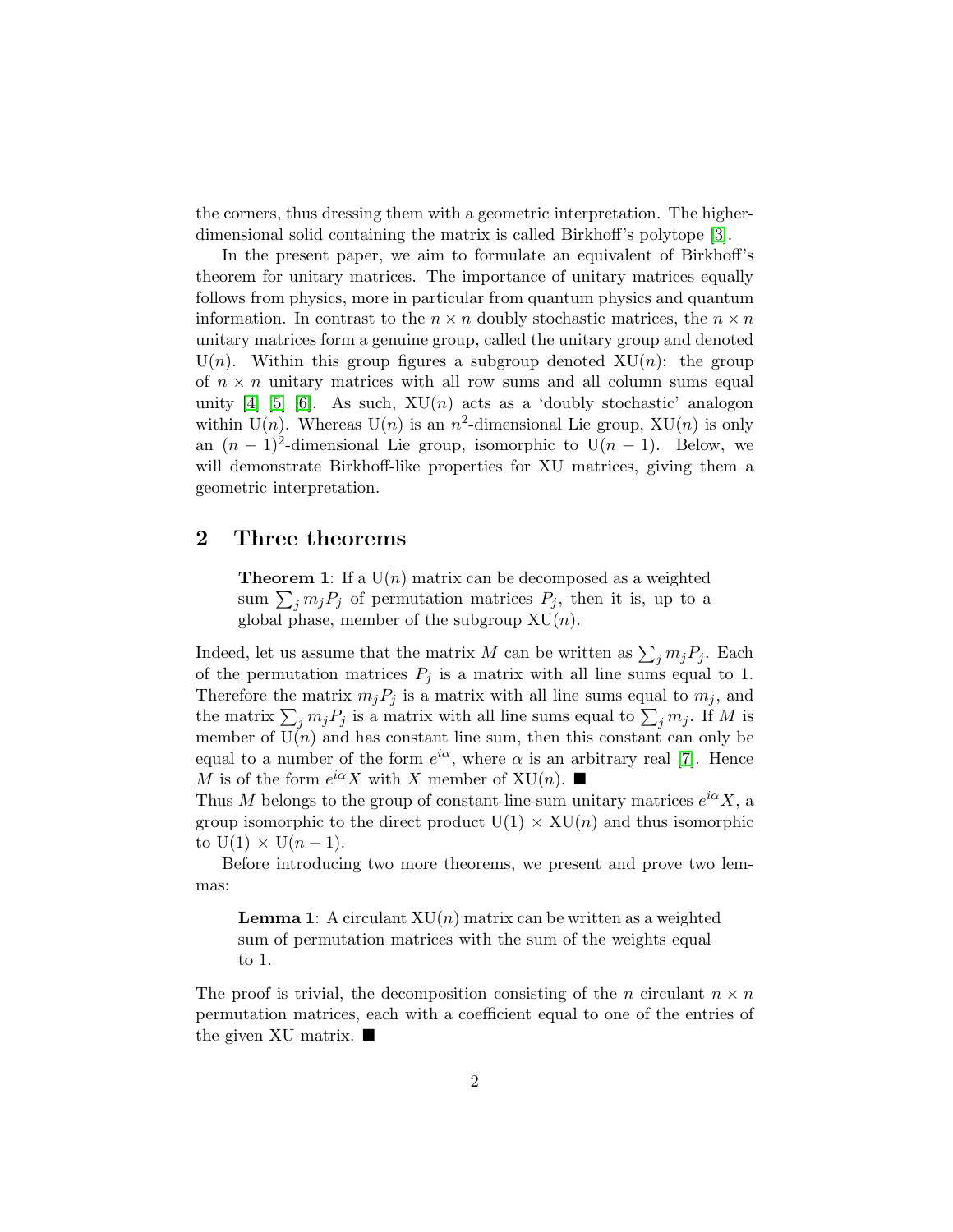Lemma 2: If two matrices can both be written as a weighted sum of permutation matrices with the sum of the weights equal to 1, then also the product of the two matrices can.

We consider two  $n \times n$  matrices with the Birkhoff property, i.e.

$$
a = \sum_u m_u^a P_u \text{ and } b = \sum_v m_v^b P_v ,
$$

with

$$
\sum_u m_u^a = \sum_v m_v^b = 1.
$$

Here, each  $P_j$  denotes an  $n \times n$  permutation matrix. The product  $c = ab$  is

$$
c=\sum_u\sum_v m_u^am_v^b\,P_uP_v\ ,
$$

i.e. a matrix of the form  $\sum_w m_w P_w$ . Because, moreover,  $\sum_w m_w = \sum_u \sum_v m_u^a m_v^b$  $=\sum_{u} m_{u}^{a} \sum_{v} m_{v}^{b} = 1$ , we conclude that the product matrix c also has the Birkhoff property. ■

We now are in a position to present and prove the following theorem:

**Theorem 2:** If a matrix belongs to  $XU(n)$ , then it can be written as a weighted sum of permutation matrices with the sum of the weights equal to 1.

The proof is by induction on  $n$ : we assume that the theorem is valid for  $n = N$  and consider an arbitrary matrix X from  $XU(N + 1)$ . It can be written as follows [\[8\]](#page-12-5):

<span id="page-2-0"></span>
$$
X = F\begin{pmatrix} 1 \\ U \end{pmatrix} F^{-1} , \qquad (1)
$$

where F is the  $(N + 1) \times (N + 1)$  discrete Fourier transform and U is a matrix from  $U(N)$ . The matrix U can be written as follows [\[5\]](#page-12-2) [\[9\]](#page-12-6) [\[10\]](#page-12-7):

$$
U = aZ_1xZ_2 ,
$$

where a is a member of  $U(1)$ , i.e. a complex number with unit modulus, where x is a member of  $XU(N)$ , and where both  $Z_1$  and  $Z_2$  are member of ZU(N). Here, ZU(n) is the  $(n-1)$ -dimensional subgroup of U(n), consisting of all diagonal  $n \times n$  unitary matrices with upper-left entry equal to unity [\[4\]](#page-12-1)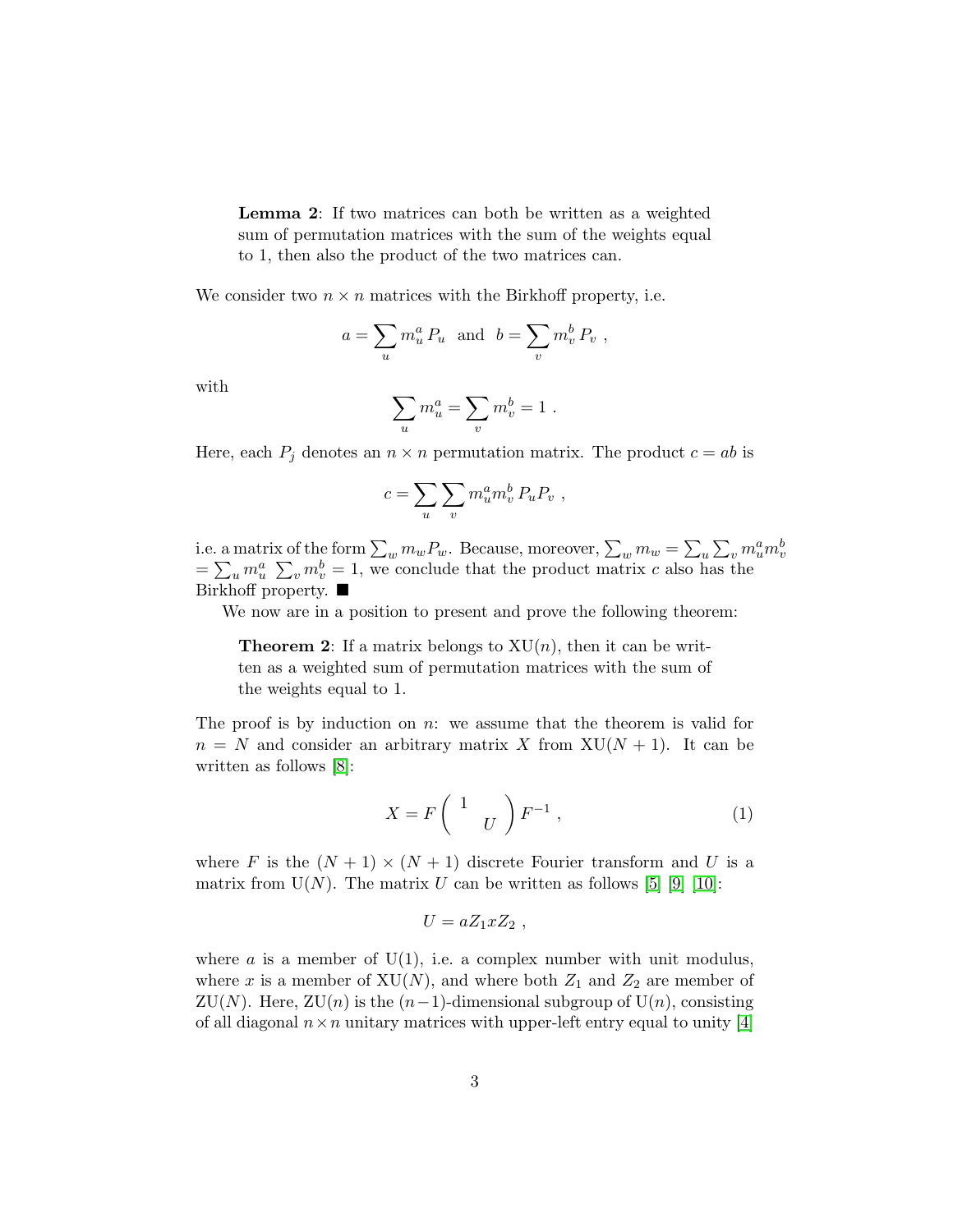[\[5\]](#page-12-2) [\[6\]](#page-12-3) and thus isomorphic to U(1)<sup>n-1</sup>. Because of our induction assumption, the matrix  $x$  can be written as

$$
x=\sum_j m_j p_j,
$$

where all  $p_j$  are  $N \times N$  permutation matrices and  $\sum_j m_j = 1$ . We conclude that

$$
X = F\left(\begin{array}{cc} 1 & \cdots \\ & aZ_1\sum_j m_j p_j Z_2 \end{array}\right) F^{-1} ,
$$

such that we have the matrix decomposition

$$
X=X_1YX_2
$$

with

$$
X_1 = F\begin{pmatrix} 1 & a_{Z_1} \end{pmatrix} F^{-1}
$$
  
\n
$$
Y = F\begin{pmatrix} 1 & \sum_{j} m_j p_j \end{pmatrix} F^{-1}
$$
  
\n
$$
X_2 = F\begin{pmatrix} 1 & \sum_{j} F^{-1} \end{pmatrix}.
$$

First, we note that both  $\binom{1}{1}$  $_{aZ_1}$  and  $\left( \begin{array}{c} 1 \end{array} \right)$  $_{Z_2}$ ) are members of ZU(N + 1). For any member Z of  $ZU(N + 1)$  holds the property that  $F Z F^{-1}$  is a circulant XU( $N + 1$ ) matrix. Thus, because of Lemma 1, both  $X_1$  and  $X_2$ can be written as a weighted sum of permutation matrices (i.e. obey the theorem-to-be-proved). Hence, by virtue of Lemma 2, to prove the theorem for  $X$ , it suffices to prove it for  $Y$ . For this purpose, we note that, because of  $\sum_j m_j = 1$ , we have

$$
\left(\begin{array}{cc}1 & \ & \ \\ \sum_j m_j p_j\end{array}\right) = \left(\begin{array}{cc} \sum_j m_j & \ & \ \\ \sum_j m_j p_j\end{array}\right) = \sum_j \left(\begin{array}{cc} m_j & \ & m_j p_j\end{array}\right) = \sum_j m_j \left(\begin{array}{cc}1 & \ & p_j\end{array}\right).
$$

We thus have

$$
Y = F \sum_{j} m_j \begin{pmatrix} 1 \\ p_j \end{pmatrix} F^{-1} = \sum_{j} m_j F \begin{pmatrix} 1 \\ p_j \end{pmatrix} F^{-1}.
$$

One can easily verify that any product of the form  $F(^{-1})$  $_{p_j}$   $\bigl)$   $F^{-1}$  is a unitary matrix with upper-left entry equal to 1. Because  $F$   $\binom{1}{1}$  $_{p_j}$   $\big)$   $F^{-1}$  is of the form  $F(^{-1}$  $\mathbb{U}(N+1)$  matrix [\[8\]](#page-12-5).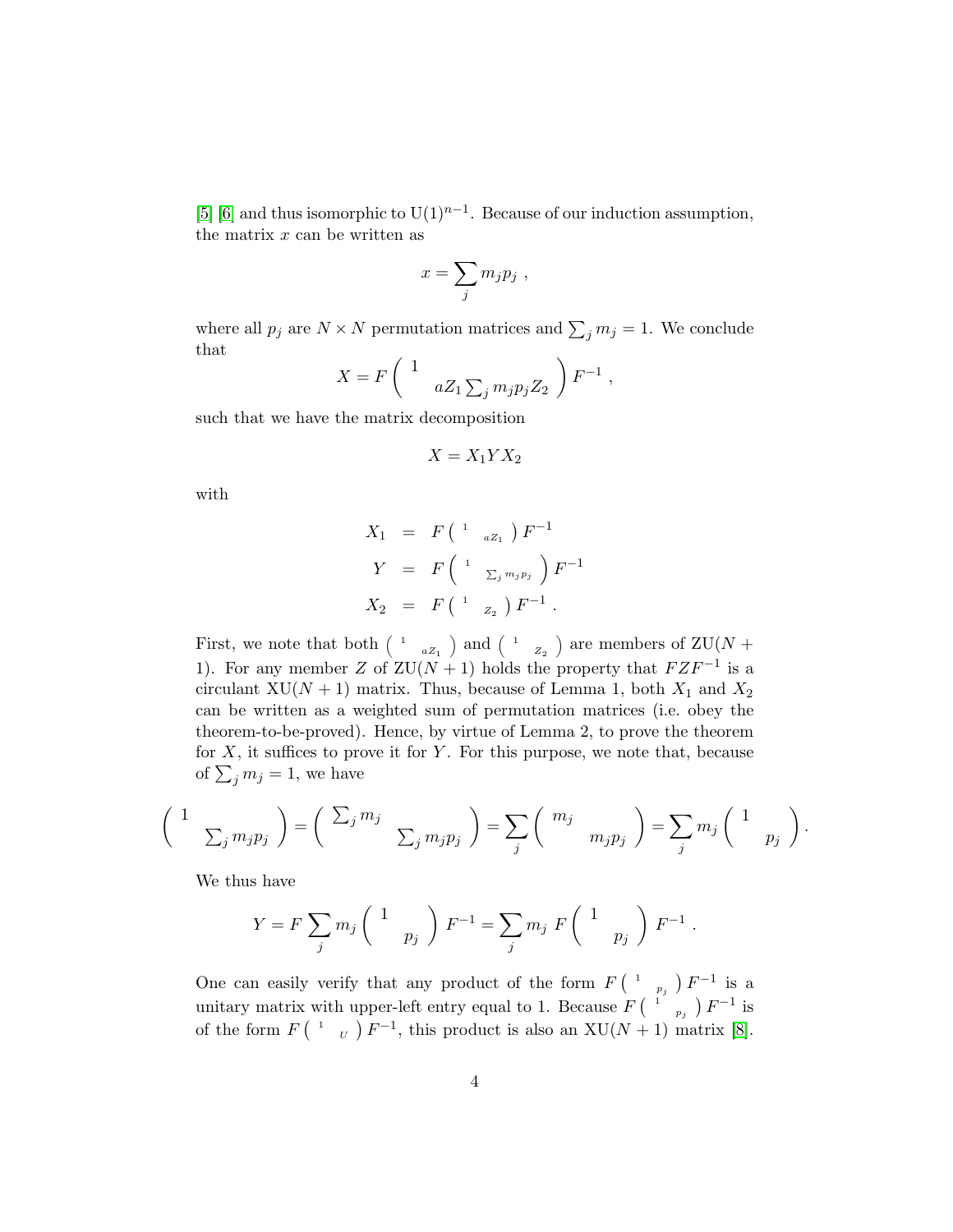A matrix with these two properties is necessarily of the form  $(1)$  $_{y_j}$  ) with  $y_j$  a member of XU(N). Because of the induction hypothesis, we may put

$$
Y = \sum_j m_j \left( \begin{array}{c} 1 \\ & \sum_k m_k^y p_k \end{array} \right) .
$$

Taking into account that  $1 = \sum_k m_k^y$  $\frac{y}{k}$ , we find

$$
Y = \sum_j m_j \sum_k m_k^y \begin{pmatrix} 1 \\ p_k \end{pmatrix}.
$$

Hence, Y is of the Birkhoff form: a weighted sum of  $(N + 1) \times (N + 1)$ permutation matrices with sum-of-weights equal to 1. Hence,  $X$  is. Thus the theorem holds for  $n = N + 1$ .

All XU(2) matrices are of the form

$$
X = \frac{1}{2} \begin{pmatrix} 1 + e^{i\alpha} & 1 - e^{i\alpha} \\ 1 - e^{i\alpha} & 1 + e^{i\alpha} \end{pmatrix} .
$$

They can be written as a weighted sum of the two  $2\times 2$  permutation matrices:

<span id="page-4-0"></span>
$$
X = \frac{1 + e^{i\alpha}}{2} \begin{pmatrix} 1 & 0\\ 0 & 1 \end{pmatrix} + \frac{1 - e^{i\alpha}}{2} \begin{pmatrix} 0 & 1\\ 1 & 0 \end{pmatrix}
$$
 (2)

and the sum of the two weights  $m_1$  and  $m_2$  equals 1.

Because the theorem holds for  $n = 2$  and the theorem holds for  $n = N+1$ as soon as it holds for  $n = N$ , the proof of Theorem 2 is complete.

Whereas the Birkhoff decomposition  $(2)$  of an  $XU(2)$  matrix is unique, the decomposition of an  $XU(n)$  matrix with  $n > 2$  is not unique. We now investigate whether, among the many possible decompositions  $\sum_j m_j P_j$ , there is one or more that satisfies not only  $\sum_j m_j = 1$  but also  $\sum_j |m_j|^2 = 1$ . This is a slightly stronger formulation of the  $|m_i| < 1$  constraints of the original Birkhoff theorem on doubly stochastic matrices and again defines a convex polytope in which all  $XU(n)$  lie. We start with the case where n is a prime:

**Theorem 3:** If a matrix belongs to  $XU(n)$  with prime n, then it can be written as a weighted sum of permutation matrices with the sum of the squared moduli of the weights equal to 1.

Before proving Theorem 3, it is interesting to investigate some lowdimensional examples. The theorem is trivial for  $n = 2$ . Indeed, above,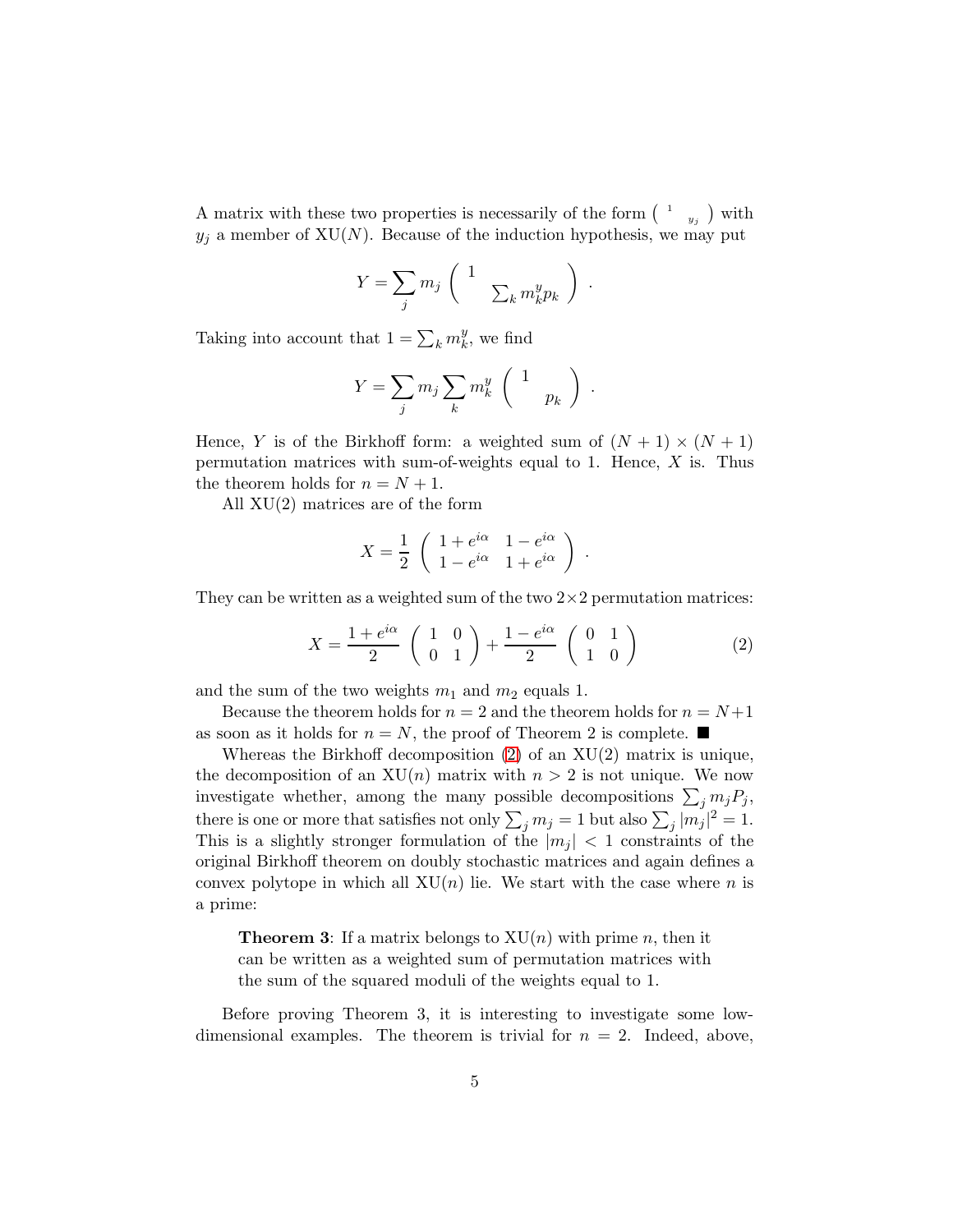we have shown that  $m_1 = (1 + e^{i\alpha})/2$  and  $m_2 = (1 - e^{i\alpha})/2$ , such that  $|m_1|^2 + |m_2|^2 = 1.$ 

The theorem is also valid for  $n = 3$ . In fact, there exist an infinity of decompositions of X as a weighted sum of the  $n! = 6$  permutation matrices, all satisfying  $\sum_{j=1}^6 |m_j|^2 = 1$ . Indeed, any member X of XU(3) can be written as [\(1\)](#page-2-0), with F the  $3 \times 3$  discrete Fourier transform and U a  $2 \times 2$ unitary matrix. Hence

$$
X = \frac{1}{\sqrt{3}} \begin{pmatrix} 1 & 1 & 1 \\ 1 & \omega & \omega^2 \\ 1 & \omega^2 & \omega \end{pmatrix} \begin{pmatrix} 1 & 0 & 0 \\ 0 & U_{11} & U_{12} \\ 0 & U_{21} & U_{22} \end{pmatrix} \frac{1}{\sqrt{3}} \begin{pmatrix} 1 & 1 & 1 \\ 1 & \omega^2 & \omega \\ 1 & \omega & \omega^2 \end{pmatrix} ,
$$

where  $\omega$  is the primitive 3 rd root of unity, i.e.  $e^{i2\pi/3} = -\frac{1}{2} + i\frac{\sqrt{3}}{2}$  $\frac{\sqrt{3}}{2}$ . The entries of  $X$  therefore look like

$$
X_{11} = (1 + U_{11} + U_{12} + U_{21} + U_{22})/3
$$
  
\n
$$
X_{12} = (1 + \omega^2 U_{11} + \omega U_{12} + \omega^2 U_{21} + \omega U_{22})/3
$$
  
\n
$$
X_{13} = (1 + \omega U_{11} + \omega^2 U_{12} + \omega U_{21} + \omega^2 U_{22})/3
$$
  
\n
$$
X_{21} = (1 + \omega U_{11} + \omega U_{12} + \omega^2 U_{21} + \omega^2 U_{22})/3
$$
  
\n...  
\n
$$
X_{33} = (1 + U_{11} + \omega U_{12} + \omega^2 U_{21} + U_{22})/3.
$$

Each product  $\omega^a U_{rs}$  ( $\forall a = 0, 1, 2$  and  $\forall r, s = 1, 2$ ) appears exactly once in every row and exactly once in every column of  $X$ . Therefore it is staightforward to check that  $X$  can be written as

$$
X = \frac{1}{3} [(U_{11} + U_{22}) P_1 + (U_{12} + U_{21}) P_2 + (\omega U_{12} + \omega^2 U_{21}) P_3 + (\omega^2 U_{11} + \omega U_{22}) P_4 + (\omega U_{11} + \omega^2 U_{22}) P_5 + (\omega^2 U_{12} + \omega U_{21}) P_6] + W_3,
$$

where

$$
P_1 = \begin{pmatrix} 1 & 0 & 0 \\ 0 & 1 & 0 \\ 0 & 0 & 1 \end{pmatrix}, P_2 = \begin{pmatrix} 1 & 0 & 0 \\ 0 & 0 & 1 \\ 0 & 1 & 0 \end{pmatrix}, P_3 = \begin{pmatrix} 0 & 1 & 0 \\ 1 & 0 & 0 \\ 0 & 0 & 1 \end{pmatrix},
$$
  

$$
P_4 = \begin{pmatrix} 0 & 1 & 0 \\ 0 & 0 & 1 \\ 1 & 0 & 0 \end{pmatrix}, P_5 = \begin{pmatrix} 0 & 0 & 1 \\ 1 & 0 & 0 \\ 0 & 1 & 0 \end{pmatrix}, P_6 = \begin{pmatrix} 0 & 0 & 1 \\ 0 & 1 & 0 \\ 1 & 0 & 0 \end{pmatrix},
$$

and  $W_3$  is the doubly stochastic matrix with all entries identical, i.e. equal to  $\frac{1}{3}$ . We call  $W_3$  the  $3 \times 3$  van der Waerden matrix [\[11\]](#page-12-8). It can be written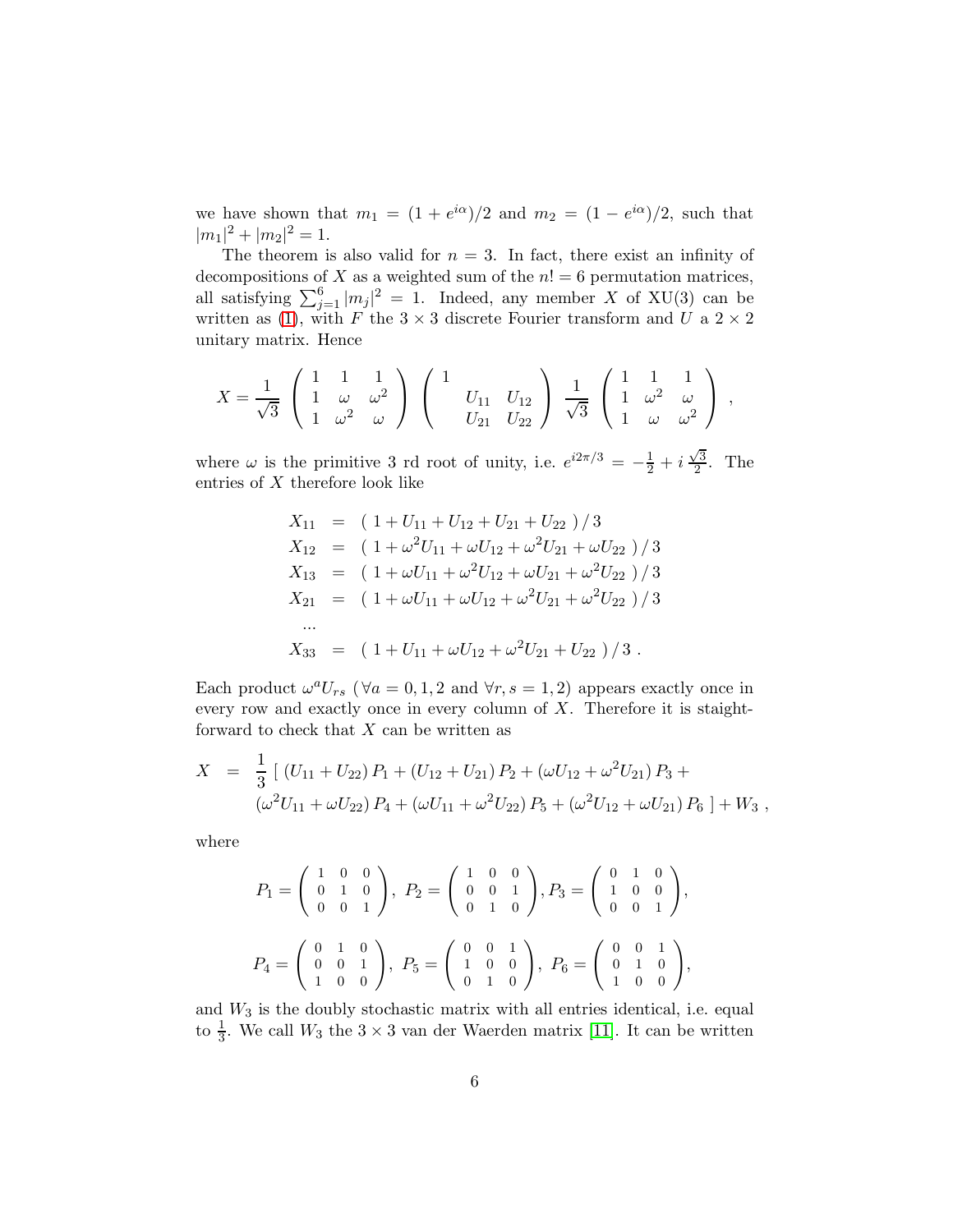both as a sum of the circulant matrices and as a sum of the anticirculant matrices:

$$
W_3 = \frac{1}{3} (P_1 + P_4 + P_5) = \frac{1}{3} (P_2 + P_3 + P_6).
$$

Here, we apply the following decomposition:

$$
W_3 = \frac{1}{3} [ p (P_1 + P_4 + P_5) + (1 - p) (P_2 + P_3 + P_6) ],
$$

where  $p$  is an arbitrary complex number.

Writing

$$
X = m_1 P_1 + m_2 P_2 + m_3 P_3 + m_4 P_4 + m_5 P_5 + m_6 P_6,
$$

straightforward computations lead to  $\sum_j m_j = 1$  and

$$
\sum_j m_j \overline{m_j} = \frac{1}{3} \left[ (U_{11} \overline{U_{11}} + U_{12} \overline{U_{12}}) + (U_{21} \overline{U_{21}} + U_{22} \overline{U_{22}}) + p \overline{p} + (1 - p)(1 - \overline{p}) \right].
$$

Taking into account that U is a  $2 \times 2$  unitary matrix leads to

$$
\sum_j m_j \overline{m_j} = 1 + \frac{1}{3} \left( 2p \overline{p} - p - \overline{p} \right) .
$$

For this sum to equal 1, it suffices that

$$
\left(p-\frac{1}{2}\right)\left(\overline{p}-\frac{1}{2}\right)=\frac{1}{4},
$$

i.e. that, in the complex plane, p is located on the circle with center  $\frac{1}{2}$  and radius  $\frac{1}{2}$ . For the particular choice  $p = 1$ , we obtain:

$$
m_1 = (1 + U_{11} + U_{22})/3
$$
  
\n
$$
m_2 = (U_{12} + U_{21})/3
$$
  
\n
$$
m_3 = (\omega U_{12} + \omega^2 U_{21})/3
$$
  
\n
$$
m_4 = (1 + \omega^2 U_{11} + \omega U_{22})/3
$$
  
\n
$$
m_5 = (1 + \omega U_{11} + \omega^2 U_{22})/3
$$
  
\n
$$
m_6 = (\omega^2 U_{12} + \omega U_{21})/3.
$$

We are now in a position to prove Theorem 3 for an arbitrary prime. We will suffice by demonstrating the existence of one appropriate decomposition. Any member X of  $XU(n)$  can be written as [\(1\)](#page-2-0), where F is the  $n \times n$  discrete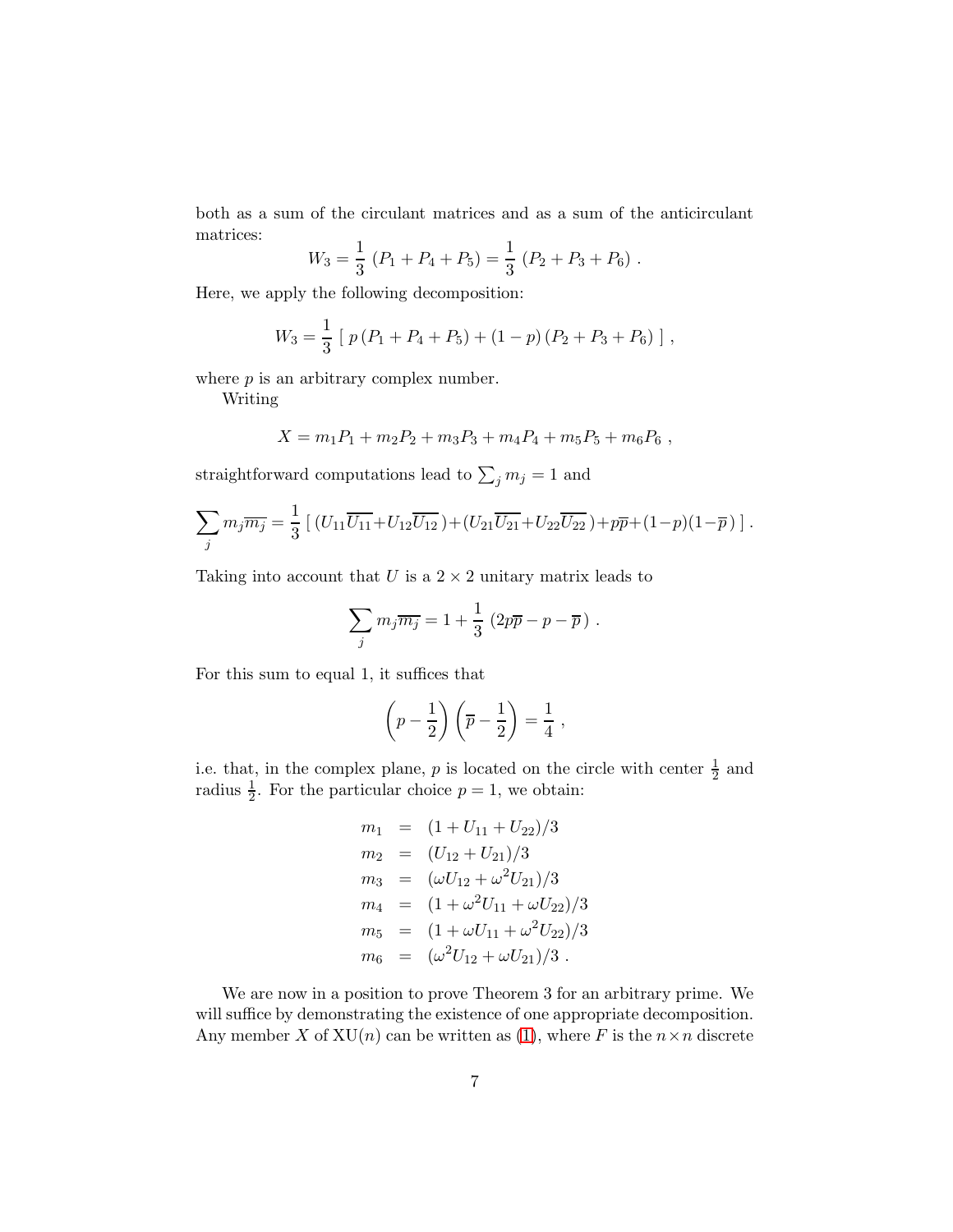Fourier transform and U is a matrix from  $U(n-1)$ . Hence, the matrix entries can be written

$$
X_{kl} = \frac{1}{n} \left[ 1 + \sum_{r=1}^{n-1} \sum_{s=1}^{n-1} \omega^{(k-1)r - (l-1)s} U_{rs} \right],
$$

where  $\omega$  is the *n* th root of unity. Thus, given the numbers *r* and *s*, each number  $U_{rs}$  appears in the expression of every entry  $X_{kl}$ . Therefore, we can write X as a sum of  $1 + (n-1)^2$  matrices:

$$
X = W_n + \frac{1}{n} \sum_{r} \sum_{s} U_{rs} M_{rs} ,
$$

where  $W_n$  is the  $n \times n$  van der Waerden matrix, i.e. the doubly stochastic matrix with all entries equal to  $\frac{1}{n}$ . We call  $M_{rs}$  the transfer factor of  $U_{rs}$ . It is an  $n \times n$  matrix with all entries equal to some  $\omega^a$ :

$$
(M_{rs})_{kl} = \omega^{(k-1)r - (l-1)s}
$$

and with all line sums equal to 0.

As *n* is prime, a given number  $\omega^a$  appears only once in every row and only once in every column of  $M_{rs}$ . Moreover  $M_{rs}$  has the structure of a 'supercirculant' matrix. A square matrix A is called supercirculant if there exist two integers x and y, such that, for all  $\{k, l\}$ , we have both  $A_{k+1,l+x}$  $A_{k,l}$  and  $A_{k+y,l+1} = A_{k,l}$  (where sums are modulo n). The numbers x and y (with  $1 \leq x \leq n-1$  and  $1 \leq y \leq n-1$ ) are called the pitches. They are interdependent, as

$$
xy = 1 \mod n .
$$

If  $x = 1$ , then  $y = 1$  and A is simply called circulant; if  $x = n - 1$ , then  $y = n - 1$  and A is called anticirculant. The matrix  $M_{rs}$  is supercirculant because the difference  $l(K + 1) - l(K)$  in column number, in which  $\omega^a$  (for a given a) occurs for two consecutive rows K and  $K + 1$ , is a constant (modulo *n*) independent of K. Indeed, applying  $\omega^{(k-1)r-(l-1)s}$  equal to  $\omega^a$ for both  $k = K$  and  $k = K + 1$  yields

$$
(K-1)r - [l(K)-1] s = Kr - [l(K+1)-1] s
$$
 modulo n

and thus

$$
sl(K+1)-sl(K)=r \text{ modulo } n ,
$$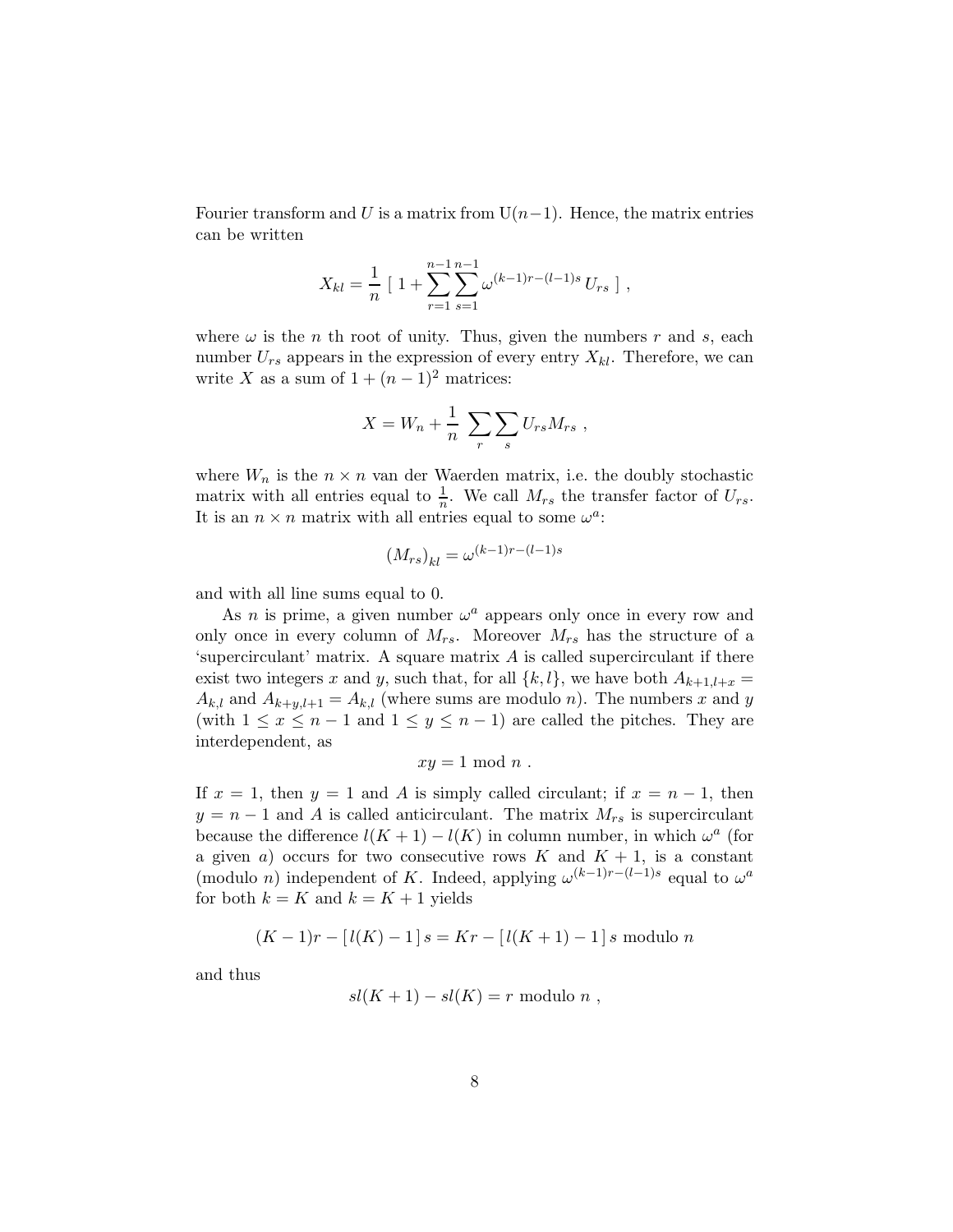such that  $l(K + 1) - l(K)$  is a constant, say x. Analogously, for a given  $\omega^a$ ,  $k(L+1)-k(L)$  is a constant, say y. We can summarize that the two pitches  $x$  and  $y$  follow from

<span id="page-8-0"></span>
$$
sx = r \mod n
$$
  
\n
$$
ry = s \mod n
$$
 (3)

Because *n* is prime, x and *n* are coprime and so are y and *n*. Therefore,  $\omega^a$ does not appear more than once in a column or row of  $M_{rs}$ . As an example, for  $n = 5$ , the eqns [\(3\)](#page-8-0) yield the following functions  $x(r, s)$  and  $y(r, s)$ :

| $r \setminus s$ 1 2 3 4         |  |  |                                                                                 | $r \setminus s$ 1 2 3 4                                                       |  |  |  |
|---------------------------------|--|--|---------------------------------------------------------------------------------|-------------------------------------------------------------------------------|--|--|--|
|                                 |  |  | $\begin{array}{c cccc}\n1 & 1 & 3 & 2 & 4 \\ 2 & 1 & 4 & 3 & \n\end{array}$ and | $\begin{array}{c cccc}\n1 & 1 & 2 & 3 & 4 \\ 2 & 3 & 1 & 4 & 2\n\end{array},$ |  |  |  |
|                                 |  |  |                                                                                 |                                                                               |  |  |  |
| $3 \t 3 \t 4 \t 1 \t 2$         |  |  |                                                                                 | $3 \t 2 \t 4 \t 1 \t 3$                                                       |  |  |  |
| $4 \mid 4 \mid 2 \mid 3 \mid 1$ |  |  |                                                                                 | $4 \mid 4 \mid 3 \mid 2 \mid 1$                                               |  |  |  |

respectively. From the table, one can read that the pitches of  $M_{12}$  for  $n = 5$ are  $x = 3$  and  $y = 2$ , respectively, leading to the explicit form

$$
M_{12} = \begin{pmatrix} 1 & \omega^3 & \omega & \omega^4 & \omega^2 \\ \omega & \omega^4 & \omega^2 & 1 & \omega^3 \\ \omega^2 & 1 & \omega^3 & \omega & \omega^4 \\ \omega^3 & \omega & \omega^4 & \omega^2 & 1 \\ \omega^4 & \omega^2 & 1 & \omega^3 & \omega \end{pmatrix},
$$

with  $\omega$  equal to the 5 th root of unity, i.e.  $e^{i2\pi/5} = (\sqrt{5} - 1 + i\sqrt{10 + 2\sqrt{5}})/4$ . We thus can conclude that any transfer matrix can be written as

$$
M_{rs} = \sum_{l=1}^{n} \omega^{-(l-1)s} C_{l,x(r,s)}
$$

Here,  $C_{l,x}$ , with  $1 \leq l \leq n$  and  $1 \leq x \leq n-1$ , denotes the  $n \times n$  supercirculant permutation matrix<sup>[1](#page-8-1)</sup> with a first-row unit entry in column  $l$  and a pitch equal to x. In other words: we have  $(C_{l,x})_{1,l} = (C_{l,x})_{2,l+x} = 1.$ 

We thus obtain the following decomposition:

<span id="page-8-2"></span>
$$
X = \frac{1}{n} \sum_{r=1}^{n-1} \sum_{s=1}^{n-1} U_{rs} \sum_{l=1}^{n} \omega^{-(l-1)s} C_{l,x(r,s)} + W_n
$$
  

$$
= \frac{1}{n} \sum_{l=1}^{n} \sum_{x=1}^{n-1} C_{lx} \sum_{s=1}^{n-1} \omega^{-(l-1)s} U_{r(s,x),s} + W_n , \qquad (4)
$$

.

<span id="page-8-1"></span><sup>1</sup>Note that  $C_{lx}$  is a permutation matrix if and only if x and n are coprime.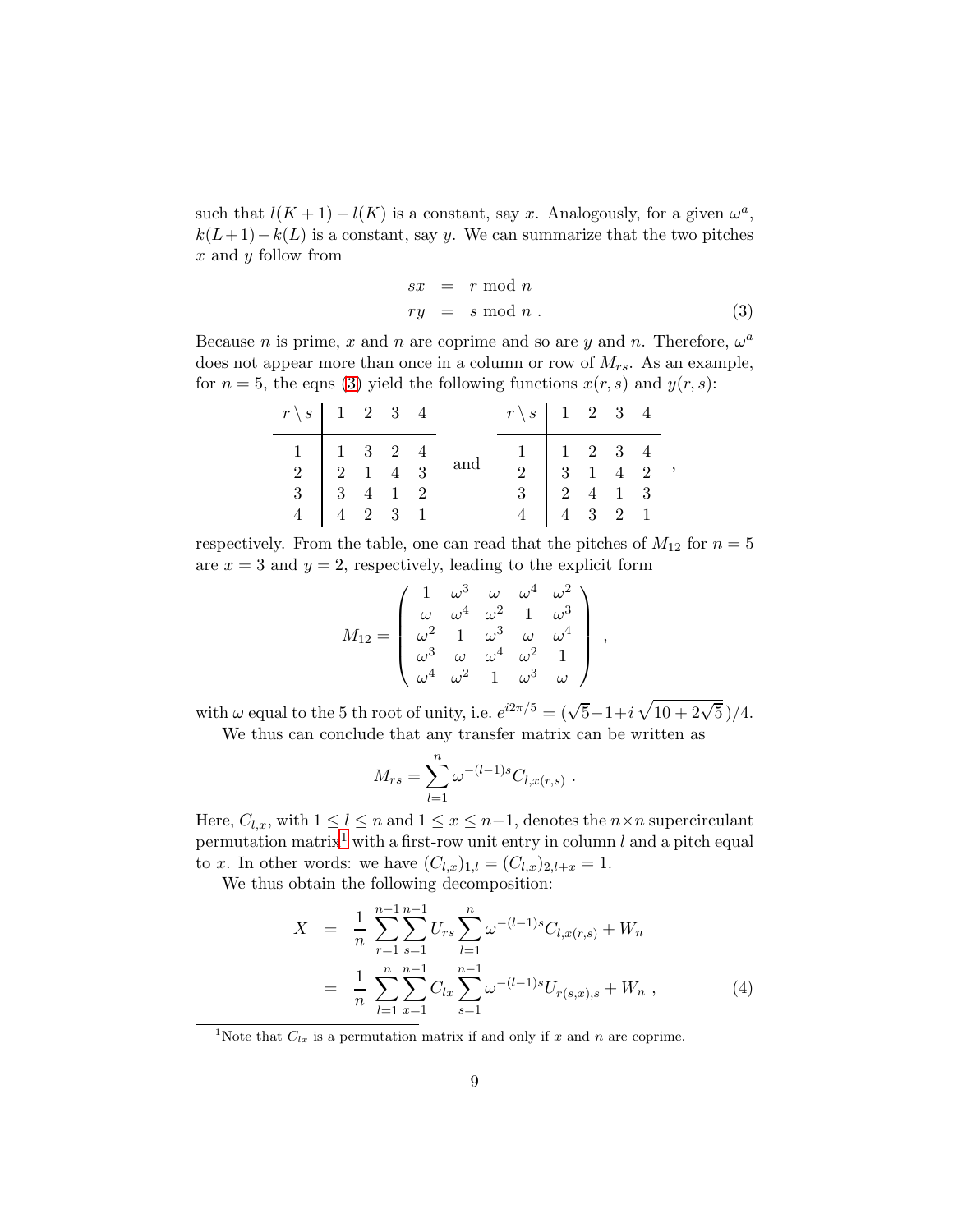where we thus sum over all  $n(n - 1)$  supercirculant permutation matrices  $C_{lx}$ . We note here that, because of eqns [\(3\)](#page-8-0), different values of s in [\(4\)](#page-8-2) give rise to different values of  $r(s, x)$ .

For  $n \neq 2$ , we may apply the following decomposition of the van der Waerden matrix:

$$
W_n = \frac{1}{n} \sum_{j=1}^n D_j ,
$$

where the n permutation matrices  $D_j$  are chosen such that they have no 1s in common and are not supercirculant, e.g.  $D_j = Q^{j-1}D_1$ , where

$$
Q = \left(\begin{array}{cccccc} 0 & 1 & 0 & 0 & \dots & 0 & 0 & 0 \\ 0 & 0 & 1 & 0 & \dots & 0 & 0 & 0 \\ 0 & 0 & 0 & 1 & \dots & 0 & 0 & 0 \\ \vdots & & & & & & \\ 0 & 0 & 0 & 0 & \dots & 0 & 1 & 0 \\ 0 & 0 & 0 & 0 & \dots & 0 & 0 & 1 \\ 1 & 0 & 0 & 0 & \dots & 0 & 0 & 0 \end{array}\right) \text{ and } D_1 = \left(\begin{array}{cccccc} 1 & 0 & 0 & 0 & \dots & 0 & 0 & 0 \\ 0 & 1 & 0 & 0 & \dots & 0 & 0 & 0 \\ 0 & 0 & 1 & 0 & \dots & 0 & 0 & 0 \\ \vdots & & & & & & \\ 0 & 0 & 0 & 0 & & 1 & 0 & 0 \\ 0 & 0 & 0 & 0 & & 0 & 1 & 0 \end{array}\right)
$$

,

the former being called the shift matrix. Thanks to such choice, the matrix sets  $\{C_{lx}\}$  and  $\{D_j\}$  do not overlap and the sum  $\sum_j m_j P_j$  consists of two separate parts:

$$
X = \sum_{l=1}^{n} \sum_{x=1}^{n-1} m_{lx} C_{lx} + \frac{1}{n} \sum_{j=1}^{n} D_j.
$$

These parts have the following respective properties:

• The  $n(n-1)$  weights  $m_{lx}$  of the permutation matrices  $C_{lx}$  equal a sum of  $n-1$  products:

$$
m_{lx} = \frac{1}{n} \sum_{s=1}^{n-1} \omega^{-(l-1)s} U_{r(x,s),s}.
$$

Therefore

$$
\sum_{lx} m_{lx} \overline{m_{lx}} = \frac{1}{n^2} \sum_{lx} \sum_{s=1}^{n-1} \omega^{-(l-1)s} U_{r(x,s),s} \sum_{t=1}^{n-1} \omega^{+(l-1)t} \overline{U_{r(x,t),t}}
$$
  

$$
= \frac{1}{n^2} \sum_{x=1}^{n-1} \sum_{s=1}^{n-1} \sum_{t=1}^{n-1} U_{r(x,s),s} \overline{U_{r(x,t),t}} \sum_{l=1}^{n} \omega^{(l-1)(t-s)}.
$$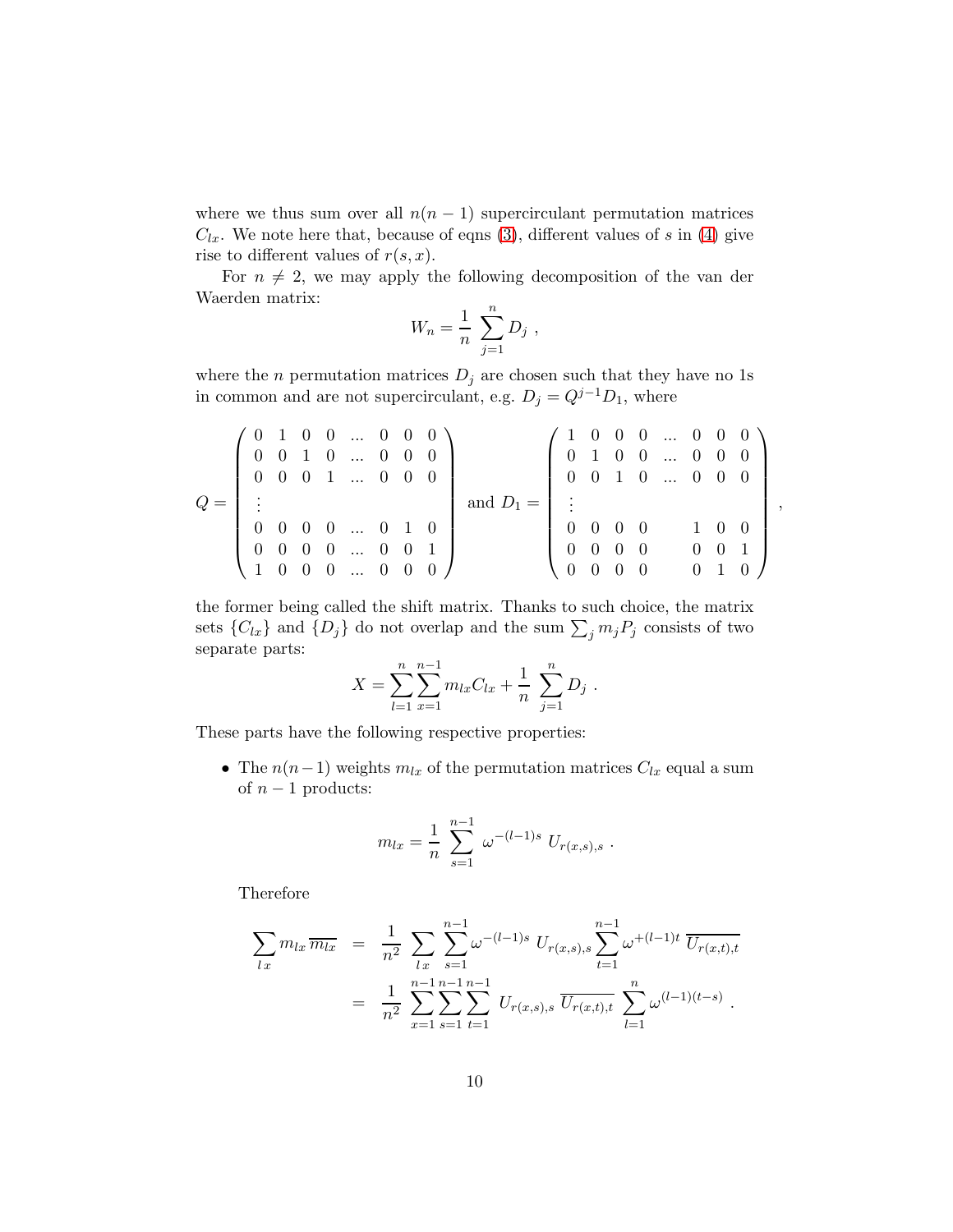With  $\sum_{l=1}^{n} \omega^{(l-1)(t-s)} = n \delta_{st}$ , we obtain

$$
\sum_{lx} m_{lx} \overline{m_{lx}} = \frac{1}{n} \sum_{x=1}^{n-1} \sum_{s=1}^{n-1} U_{r(x,s),s} \overline{U_{r(x,s),s}}.
$$

As U is an  $(n-1) \times (n-1)$  unitary matrix, we have  $\sum_{s=1}^{n-1} U_{rs} \overline{U_{rs}} = 1$ . Hence

$$
\sum_{lx} m_{lx} \overline{m_{lx}} = \frac{1}{n} (n-1) .
$$

• The *n* weights  $m_j$  of the permutation matrices  $D_j$  equal  $\frac{1}{n}$  and therefore contribute to  $\sum_j m_j \overline{m_j}$  with an amount n times  $|\frac{1}{n}|$  $\frac{1}{n}|^2$  and thus 1  $\frac{1}{n}$ .

The two parts together thus give rise to

$$
\frac{1}{n}(n-1)+\frac{1}{n}=1
$$
.

We note that the above construction does not work for the special case  $n = 3$  because, for  $n = 3$ , the matrices  $D_1, D_2$ , and  $D_3$  are, by coincidence, anticirculant. Therefore,  $D_1$ ,  $D_2$ , and  $D_3$  coincide with  $C_{12}$ ,  $C_{22}$ , and  $C_{32}$ , respectively, such that the above special-purpose construction for  $n = 3$  was necessary. As a matter of fact, the proposed Birkhoff decomposition consists of  $n(n-1)$  matrices  $C_{lx}$  and n matrices  $D_j$ , thus of a total of  $n^2$  permutation matrices  $P_j$ . Only for  $n > 3$ , the relation  $n^2 \leq n!$  is valid and there exist enough permutation matrices to prove Theorem 3 in the generic way.

If n is not prime, then not all transfer matrices  $M_{rs}$  are supercirculant and the key property of the decomposition, proposed in the proof, is not fulfilled. If both r and s are coprime with n, then  $M_{rs}$  is supercirculant. The other transfer matrices consist of identical blocks of size  $b \times c$  with

$$
b = \frac{n}{\gcd(n,r)}
$$
 and  $c = \frac{n}{\gcd(n,s)}$ .

E.g., for  $n = 4$ , the  $4 \times 4$  matrix  $M_{12}$  has two identical blocks of size  $b \times c = 4 \times 2$ :

$$
M_{12} = \begin{pmatrix} 1 & \omega^2 & 1 & \omega^2 \\ \omega & \omega^3 & \omega & \omega^3 \\ \omega^2 & 1 & \omega^2 & 1 \\ \omega^3 & \omega & \omega^3 & \omega \end{pmatrix}, \qquad (5)
$$

where  $\omega$  here is the 4 th root of unity, i.e. *i*.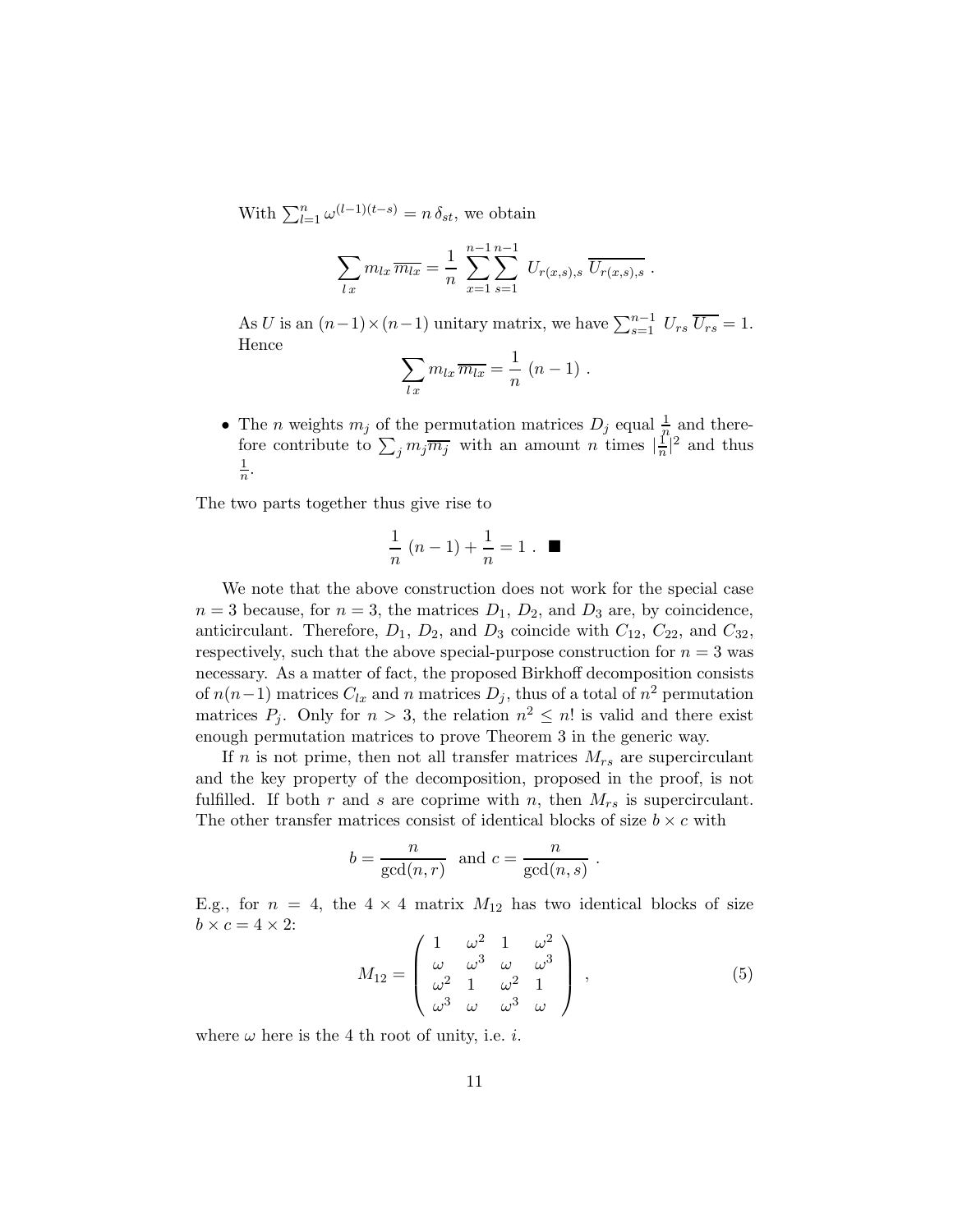Whether Theorem 3 is also valid if  $n$  is a composite number, is left for further investigation. At least it is valid for the smallest non-prime, i.e. for  $n = 4$ . This can be verified by checking that the decomposition

$$
X = \sum_{j=1}^{24} m_j P_j
$$

where the weights  $m_j$  have the values as in the Appendix.

#### 3 A consequence

As already mentioned in Section 2, any  $n \times n$  unitary matrix U can be decomposed as

$$
U=e^{i\alpha} Z_1 X Z_2 ,
$$

where  $e^{i\alpha}$  is an overall phase factor, X is an  $XU(n)$  matrix, and both  $Z_1$ and  $Z_2$  are  $ZU(n)$  matrices. Applying the fact that X can be written as a weighted sum of permutation matrices, we can conclude that  $U$  can be written as a weighted sum of complex permutation matrices. Here, we define a complex permutation matrix as a unitary matrix having one and only one non-zero entry in every row and every column [\[12\]](#page-12-9) [\[13\]](#page-12-10) [\[14\]](#page-12-11).

### 4 Conclusion

We have demonstrated that all matrices of the group  $e^{i\alpha}XU(n)$  can be written as a weighted sum of permutation matrices and that, among the  $U(n)$ matrices they are the only ones that can be decomposed that way. The sum of the weights equals  $e^{i\alpha}$ . We prove that the sum of the squared moduli of the weights can be made equal to unity whenever  $n$  is prime, giving a convex geometric interpretation to the decomposition, as in the standard Birkhoff theorem. The case of non-prime  $n$  is left for further investigation.

#### <span id="page-11-0"></span>References

- [1] L. Mirsky, Results and problems in the theory of doubly-stochastic matrices, Zeitschrift für Wahrscheinlichkeitstheorie und Verwandte Gebiete 1 (1963) 319–334.
- <span id="page-11-1"></span>[2] G. Birkhoff, Tres observaciones sobre el algebra lineal, Universidad Nacional de Tucumán: Revista Matemáticas y Física Teórica 5 (1946) 147–151.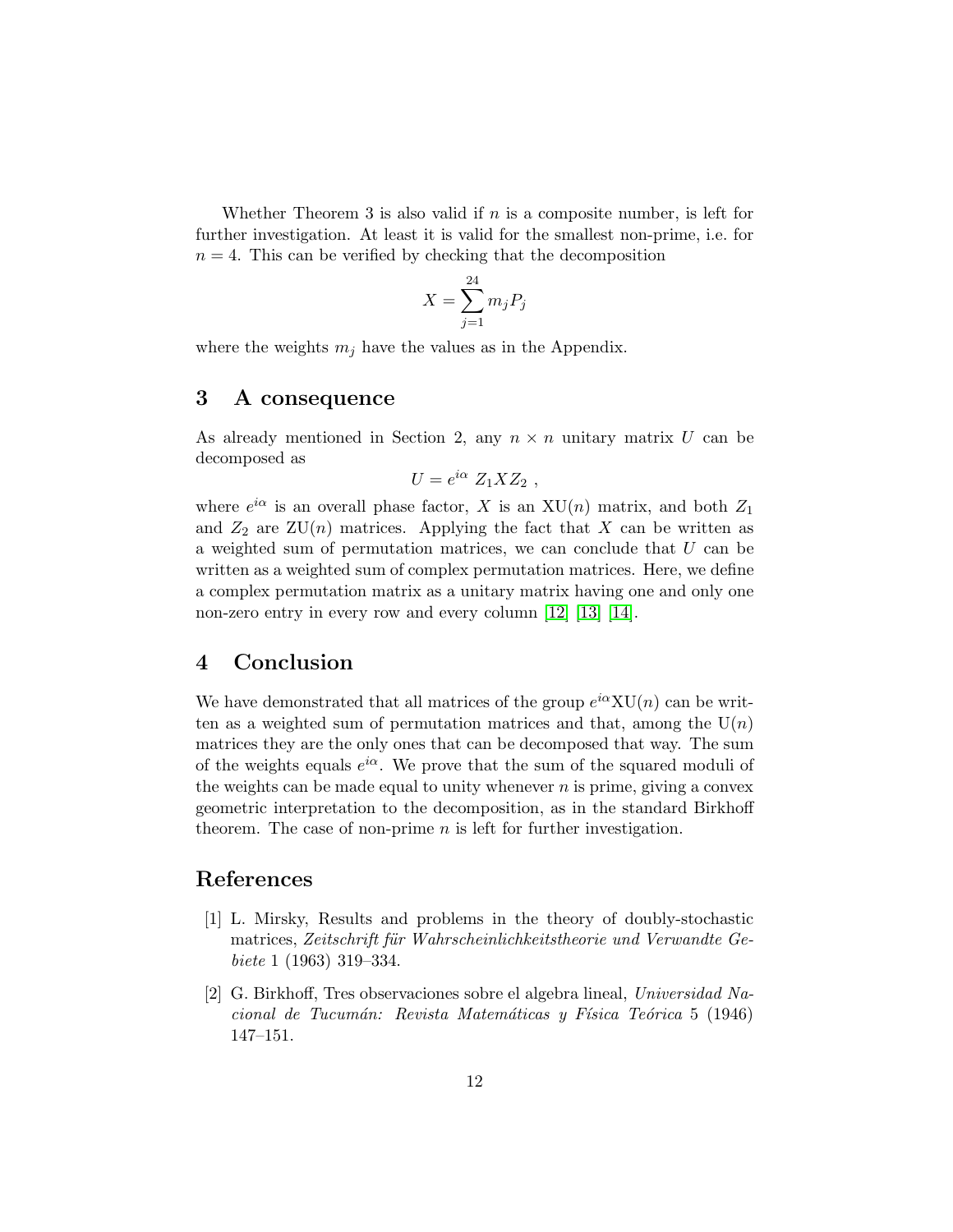- <span id="page-12-0"></span>[3] I. Bengtsson, Å. Ericsson, M. Kus, W. Tadej, K.  $\dot{Z}$ yczkowski, Birkhoff's polytope and unistochastic matrices,  $N = 3$  and  $N = 4$ , *Communica*tions in Mathematical Physics 259 (2005) 307–324.
- <span id="page-12-1"></span>[4] A. De Vos, S. De Baerdemacker, The decomposition of  $U(n)$  into  $XU(n)$  and  $ZU(n)$ , Proceedings of the 44 th International Symposium on Multiple-Valued Logic, Bremen, 19-21 May 2014, pp. 173–177.
- <span id="page-12-2"></span>[5] A. De Vos, S. De Baerdemacker, On two subgroups of  $U(n)$ , useful for quantum computing, Journal of Physics: Conference Series: Proceedings of the 30 th International Colloquium on Group-theoretical Methods in Physics (Gent, 14-18 July 2014) 597 (2015), 012030.
- <span id="page-12-3"></span>[6] A. De Vos, S. De Baerdemacker, Matrix calculus for classical and quantum circuits, ACM Journal on Emerging Technologies in Computing Systems 11 (2014) 9.
- <span id="page-12-4"></span>[7] A. De Vos, R. Van Laer, S. Vandenbrande, The group of dyadic unitary matrices, Open Systems & Information Dynamics 19 (2012) 1250003.
- <span id="page-12-5"></span>[8] A. De Vos, S. De Baerdemacker, The NEGATOR as a basic building block for quantum circuits, Open Systems & Information Dynamics 20 (2013) 1350004.
- <span id="page-12-7"></span><span id="page-12-6"></span>[9] A. De Vos, S. De Baerdemacker, Scaling a unitary matrix, Open Systems & Information Dynamics 21 (2014) 1450013.
- [10] M. Idel, M. Wolf, Sinkhorn normal form for unitary matrices, Linear Algebra and its Applications 471 (2015) 76–84.
- <span id="page-12-8"></span>[11] B. van der Waerden, Aufgabe 45, Jahresberichte der Deutschen Mathematiker-Vereinigung 35 (1926) 117.
- <span id="page-12-9"></span>[12] J. Barry, A. Batra, A multidimensional phase-locked loop for blind multiuser detection, IEEE Transactions on Signal Processing 50 (2002) 2093–2102.
- <span id="page-12-10"></span>[13] L. Yu, R. Griffiths, S. Cohen, Fast protocols for local implementation of bipartite nonlocal unitaries, Physical Review A 85 (2012) 012304.
- <span id="page-12-11"></span>[14] L. Chen, L. Yu, Decomposition of bipartite and multipartite unitary gates into the product of controlled unitary gates, Physical Review A 91 (2015) 032308.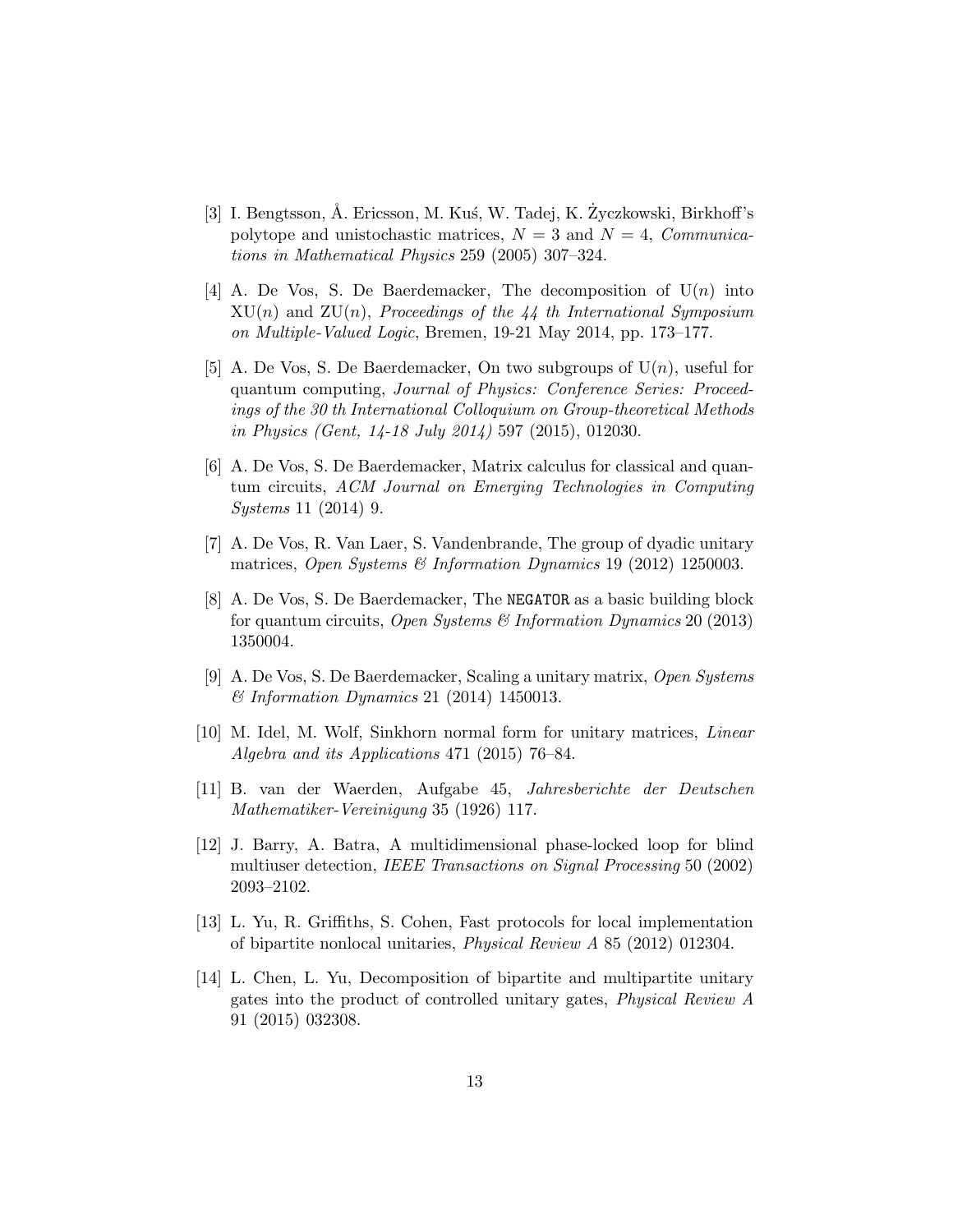# Appendix

An arbitrary member X of XU(4) may be written as  $\sum_{j=1}^{24} m_j P_j$  with

 $m_1 = (U_{11} + U_{22} + U_{33})/4$  $m_2 = 1/4$  $m_3 = (U_{12} + U_{21} + U_{23} + U_{32} + iU_{12} - iU_{21} + iU_{23} - iU_{32})/8$  $m_4 = (U_{21} + U_{23} + iU_{21} - iU_{23})/8$  $m_5 = (U_{12} + U_{32} - iU_{12} + iU_{32})/8$  $m_6 = (U_{13} + U_{31})/4$  $m_7 = 1/4$  $m_8 = (iU_{13} - iU_{31})/4$  $m_9 = (-U_{12} - U_{32} + iU_{12} - iU_{32})/8$  $m_{10} = (-U_{22} - iU_{11} + iU_{33})/4$  $m_{11} = (-U_{12} + U_{21} + U_{23} - U_{32} - iU_{12} - iU_{21} + iU_{23} + iU_{32})/8$  $m_{12} = (-U_{21} - U_{23} - iU_{21} + iU_{23})/8$  $m_{13} = (-U_{21} - U_{23} - iU_{21} + iU_{23})/8$  $m_{14} = (U_{12} - U_{21} - U_{23} + U_{32} + iU_{12} + iU_{21} - iU_{23} - iU_{32})/8$  $m_{15} = (-U_{13} - U_{31})/4$  $m_{16} = (U_{12} + U_{32} - iU_{12} + iU_{32})/8$  $m_{17} = (-U_{11} + U_{22} - U_{33})/4$  $m_{18}$  = 1/4  $m_{19} = (-U_{22} + iU_{11} - iU_{33})/4$  $m_{20} = (-U_{12} - U_{32} + iU_{12} - iU_{32})/8$  $m_{21} = (U_{21} + U_{23} + iU_{21} - iU_{23})/8$  $m_{22} = (-U_{12} - U_{21} - U_{23} - U_{32} - iU_{12} + iU_{21} - iU_{23} + iU_{32})/8$  $m_{23} = 1/4$  $m_{24} = (-iU_{13} + iU_{31})/4$ ,

where the condition  $\sum_j |m_j|^2 = 1$  is fulfilled. Here, the  $n! = 24$  permutation matrices have been ordered 'lexicographically' as follows:

$$
P_1 = \left(\begin{array}{rrr} 1 & 0 & 0 & 0 \\ 0 & 1 & 0 & 0 \\ 0 & 0 & 1 & 0 \\ 0 & 0 & 0 & 1 \end{array}\right), P_2 = \left(\begin{array}{rrr} 1 & 0 & 0 & 0 \\ 0 & 1 & 0 & 0 \\ 0 & 0 & 0 & 1 \\ 0 & 0 & 1 & 0 \end{array}\right), P_3 = \left(\begin{array}{rrr} 1 & 0 & 0 & 0 \\ 0 & 0 & 1 & 0 \\ 0 & 1 & 0 & 0 \\ 0 & 0 & 0 & 1 \end{array}\right), \dots,
$$